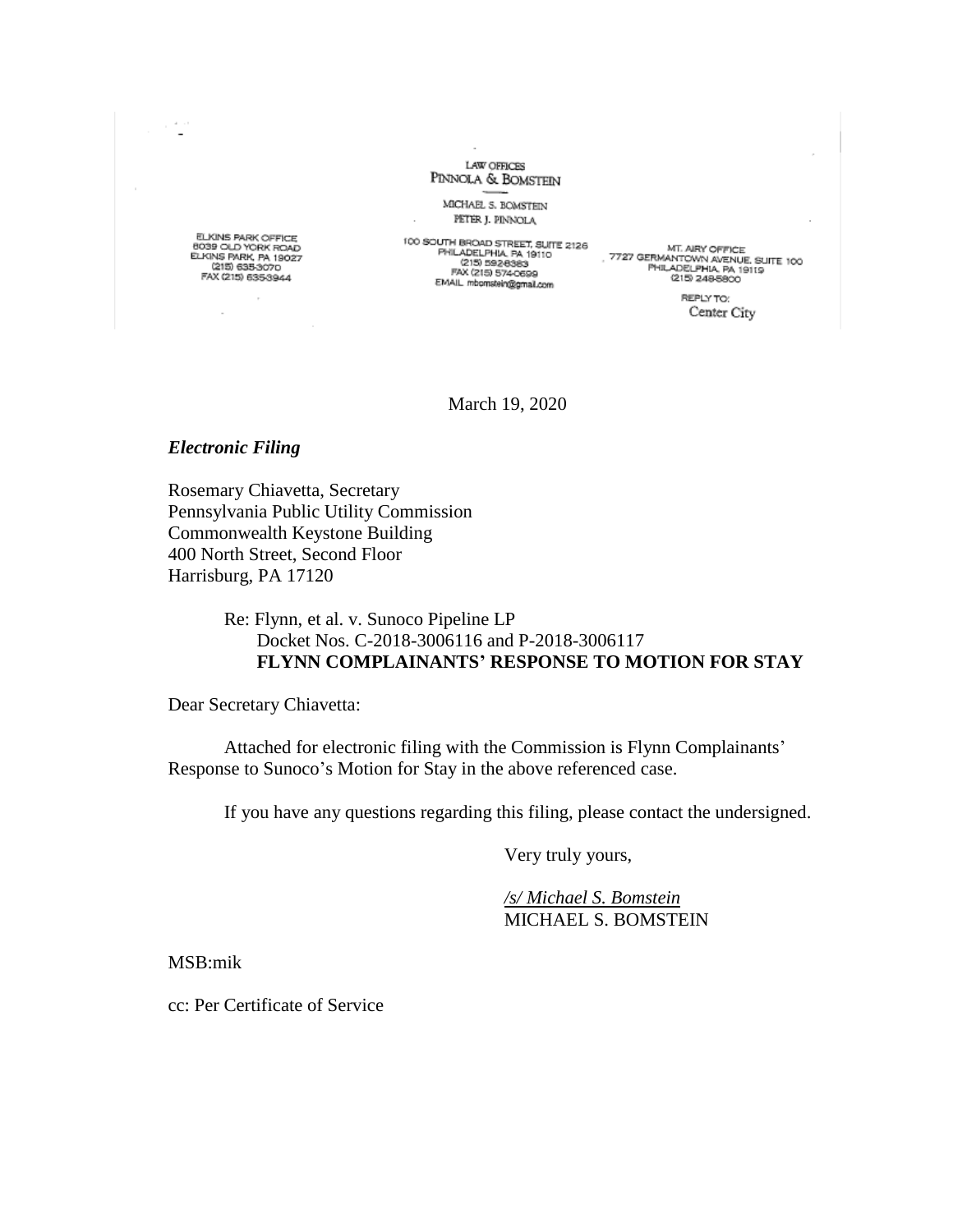### **BEFORE THE PENNSYLVANIA PUBLIC UTILITY COMMISSION**

| <b>MEGHAN FLYNN</b>        |              |  |
|----------------------------|--------------|--|
| <b>ROSEMARY FULLER</b>     |              |  |
| <b>MICHAEL WALSH</b>       |              |  |
| <b>NANCY HARKINS</b>       |              |  |
| <b>GERALD MCMULLEN</b>     |              |  |
| <b>CAROLINE HUGHES and</b> |              |  |
| <b>MELISSA HAINES</b>      |              |  |
|                            | Complainants |  |
| V.                         |              |  |
|                            |              |  |
| SUNOCO PIPELINE L.P.,      |              |  |
|                            | Respondent   |  |

: DOCKET NOS. C-2018-3006116  $P-2-18-3006117$ 

## **FLYNN COMPLAINANTS' RESPONSE TO MOTION TO STAY PROCEEDINGS**

#### **Introduction**

Respondent has moved for a stay of proceedings based on concerns over the COVID-19 pandemic. Part of the motion is based upon facts alleged in its Footnote 2. Since Respondent has not numbered the Footnote 2 facts, Complainants respond initially to Footnote 2.

*Response*: Denied as stated. On March 17<sup>th</sup>, attorney Bomstein sent an email to attorneys Snyder and Silva inviting them to discuss what effect, if any, the pandemic should have on the instant proceeding. Respondents' counsel responded promptly with a phone call to Bomstein at 11:30 a.m. on the  $17^{th}$ .

In the conversation, attorney Snyder represented that based on information she had received, ALJ Barnes was not going to be ruling on pre-hearing disputes at least for a while. Bomstein stated he believed that the PUC website already indicated that its offices were closing. Bomstein took that to mean that from that time on, no further e-filings would be acknowledged or considered by judges.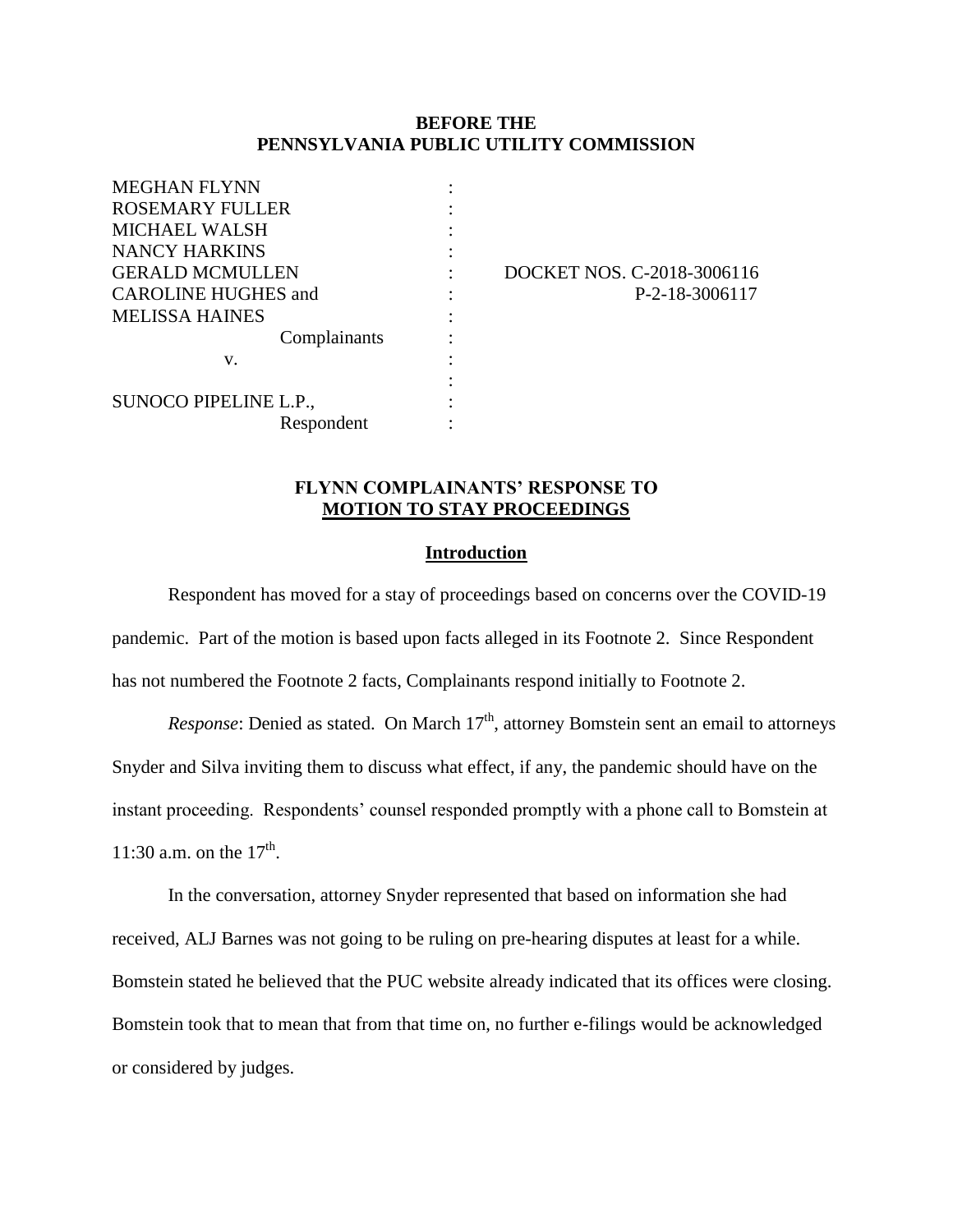Attorney Silva suggested that the parties stipulate to a 60-day stay in proceedings with a review at the end. Bomstein agreed.

Later on the  $17<sup>th</sup>$ , Bomstein spoke with a PUC staff member and learned that e-filings were continuing, and he concluded that for the time being there was no good reason voluntarily to curtail pre-hearing deadlines. On the morning of March  $18<sup>th</sup>$ , Bomstein contacted opposing counsel by email to express his concerns and in the course of that conversation learned that Judge Barnes had said nothing about pre-hearing practice and that the ALJ in an email stated she would revisit matters after April 13<sup>th</sup>.

Based on that, Bomstein suggested a 30-day delay rather than a 60-day delay would be more reasonable. Opposing counsel stated they would discuss it with their client. *The instant motion followed and, it should be noted, it was accepted for electronic filing at 4:23 p.m.*

#### **I. Motion for Stay**

1. Admitted.

2. Denied as stated. Answering Complainants are without knowledge or information sufficient to form a belief as to all of Sunoco's statements but have no reason to disbelieve them either.

3. Admitted. Complainants admit only that Sunoco is seeking a 60-day stay.

4. Denied as stated. Complainants admit only that Sunoco has offered an alternative, which alternative was acceptable to Flynn Complainants prior to Sunoco's filing of the instant motion. At this time, while it appears that the pandemic is growing worse, most law firms large and small have re-located their operations in order to continue operations to the extent feasible. The mere fact that an attorney sits at home at a computer instead of in an office at a computer is not sufficient to let the system grind to a halt.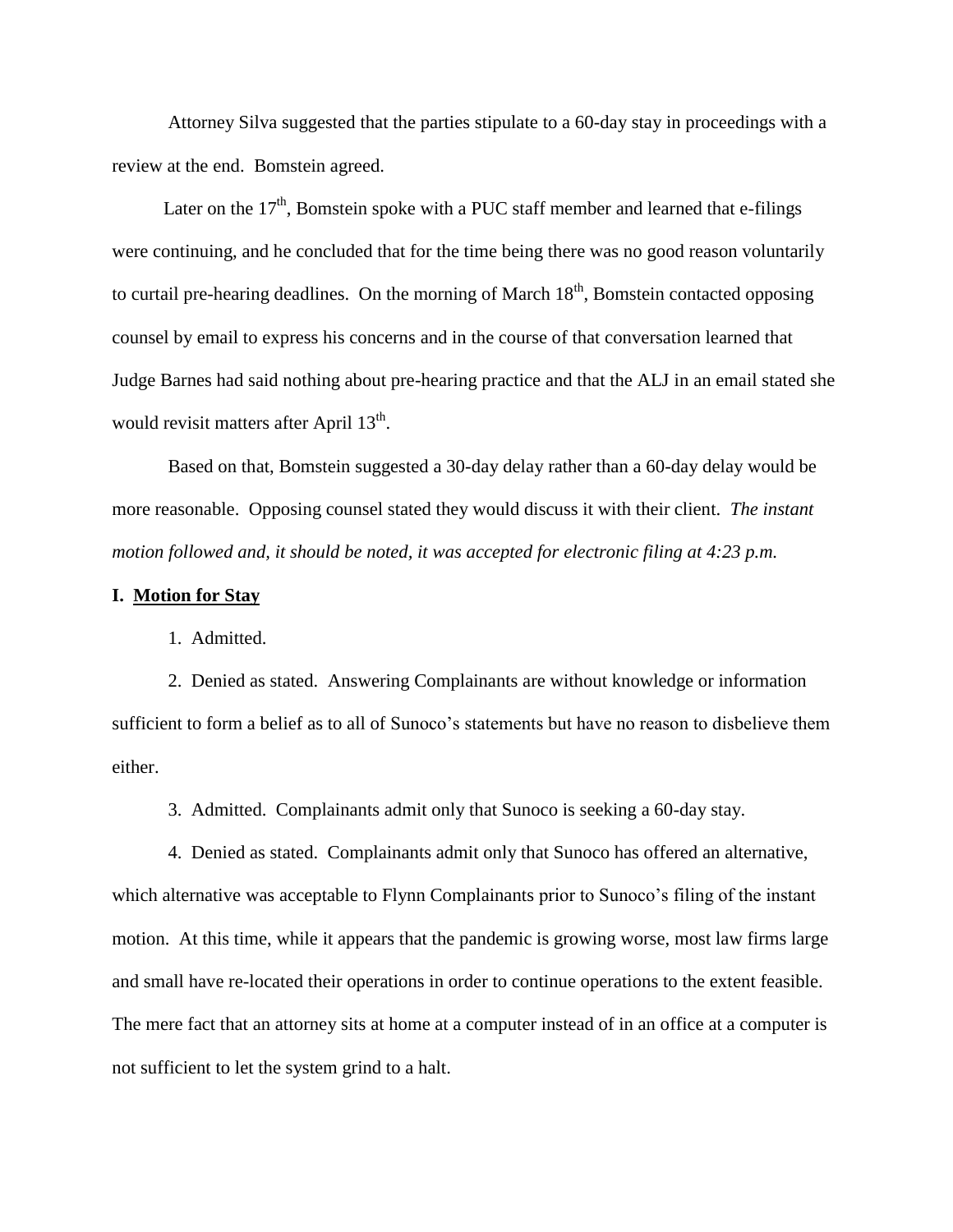As proof of this, the instant motion was prepared and filed by Sunoco counsel within hours of the attorneys' last communication. Sunoco is seeking an overbroad hiatus in this proceeding on the one hand but on the other hand is managing to continue its unsafe and environment-destroying pipeline construction operations full steam ahead.

Somehow the pandemic has disabled Respondent's lawyers but it is having no effect on the Mariner East project. Flynn counsel respectfully suggests that is not how pandemics work.

5. Denied as stated. If counsel have the ability to conduct discovery and file motions remotely they should be expected to do so. If there is a delay in resolving disputes between the parties then the ALJ can determine the effect of such delays at an appropriate time.

Flynn Complainants submitted their direct expert testimony mid-January. The Respondent had 90 days to serve its own experts' testimony. 60 days passed before the court systems began to shut down. If there exist reasonable grounds to give Respondent more than the 30 days it currently has left, then that can easily be addressed.

The instant motion, however, says nothing specific to suggest that Sunoco's experts are unable to communicate and prepare their reports remotely. Dr. Zee, e.g., conducts business from Pittsburgh and travels frequently to the West Coast for site work. Complainants managed to work with him and submitted Zee's testimony on time.

6. Denied as stated. While Complainants cannot attest to this allegation, and they have no reason to deny it was at one point true, they believe it is no longer true. By way of further response, the alleged non-opposition of certain parties is likely based in large part on Sunoco counsel's representation by email on the evening of Tuesday, March 17 that Flynn counsel joined in Sunoco's proposed 60-day stay. That statement was true at the time but counsel's understanding of the facts changed rapidly afterwards.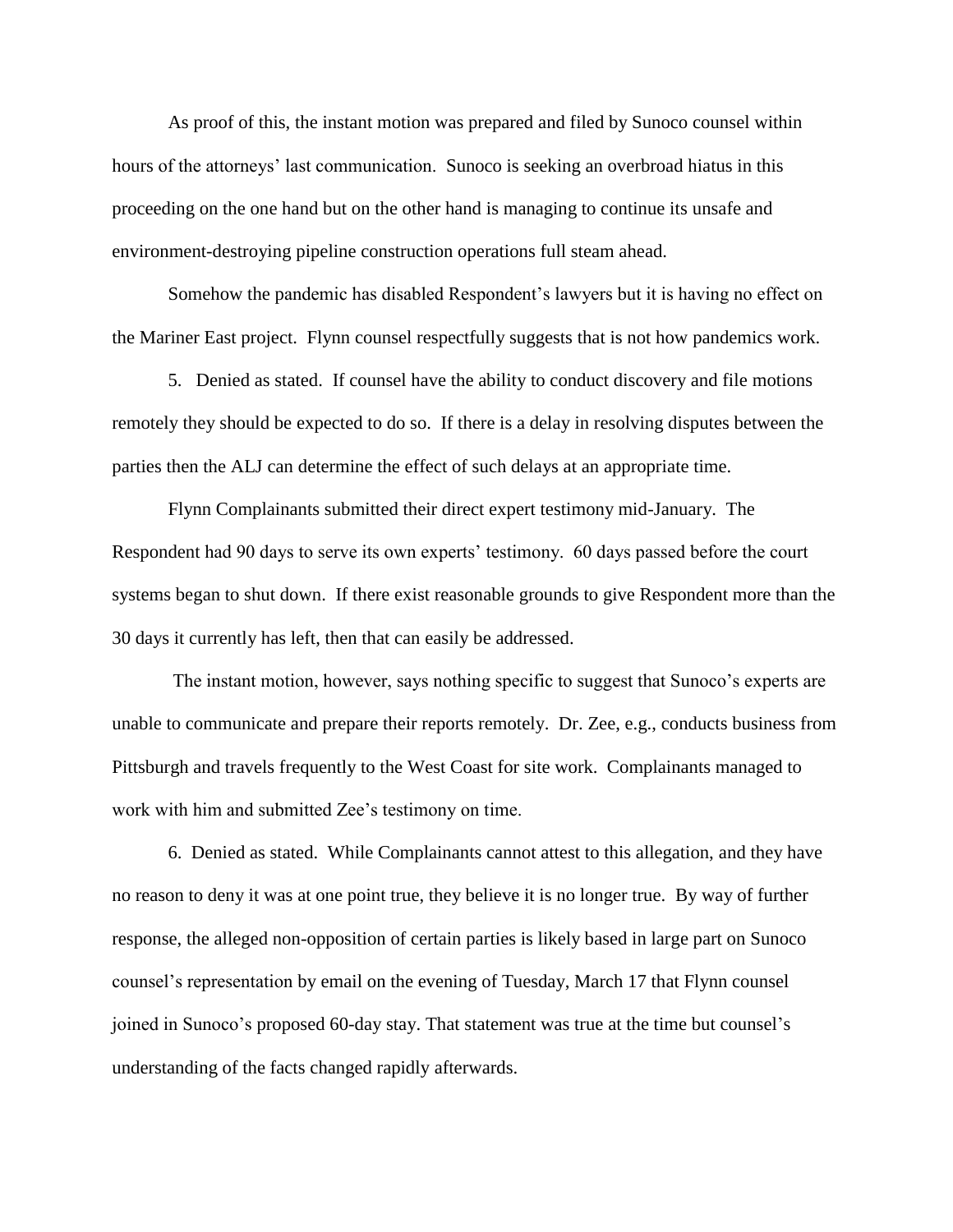At 7:11 the next morning Bomstein sent the following email to Sunoco's attorneys:

When we spoke yesterday, I believed that PUC would be shutting down except for emergencies. This was partly confirmed by the suggestion that Judge Barnes would not be making any rulings.

This morning's PUC website is unclear on this point. If the judge can making rulings and we can do business with PUC electronically, that is a different kettle of fish all together. This suggests that we will be able to continue to do electronic filing and proceed with our submission of expert evidence.

Here is what's on the PUC website right now:



(Emphasis added).

Thus, Sunoco's attorneys were aware early yesterday morning that Bomstein believed the

facts were quite different from what he had been given to believe the day before. PUC staff were

still accepting electronic filings. Judge Barnes had not stated that all pre-hearing matters needed

to come to a halt.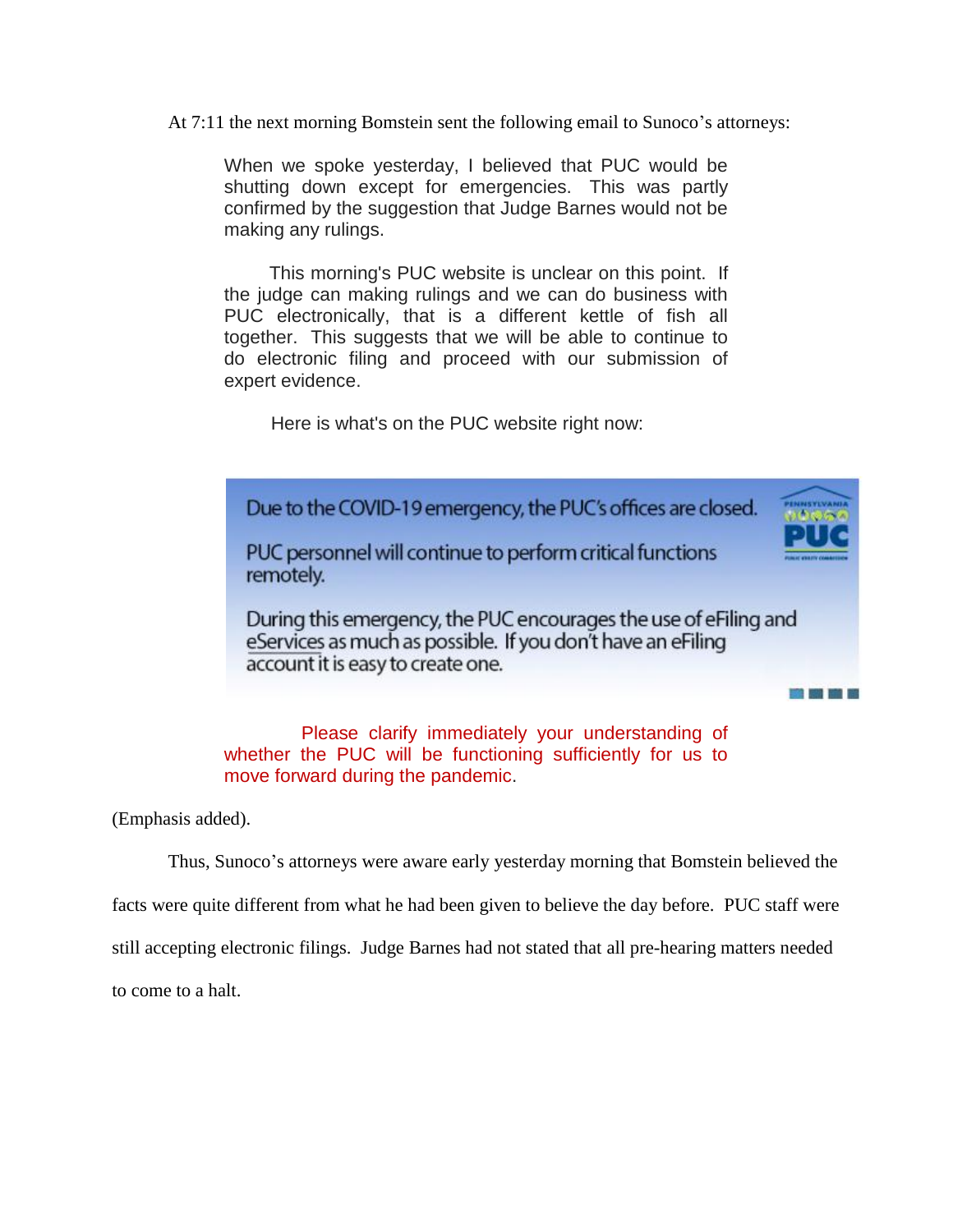A further conversation took place yesterday morning and Bomstein advised Ms. Silva and Ms. Snyder that he could only agree to a 30 day extension because it now appeared that the parties still had the ability to conduct discovery and submit direct expert testimony.

Unfortunately, the Sunoco attorneys did not see fit to communicate these changed facts to the remaining attorneys and pro se parties and the instant motion was filed instead. It is now unlikely that the remaining intervenors and pro se litigants would agree to Sunoco's proposal.

7. Denied. Every day that Sunoco continues construction of the Mariner East project is one more day when Sunoco's recklessness endangers the Flynn Complainants and their families. This is especially so during the pandemic, when the intrusion of construction workers that travel door to door across residents' yards, some quarantined, during a lockdown, risks further spread of a deadly disease. A blanket delay of 60 days is arbitrary and unreasonable. If the pandemic at some point makes it unrealistic to hold the hearings in late July, a decision can be made at that time.

8. Denied. The averments of paragraph 7 above are incorporated by reference thereto.

9. Denied. Sunoco has been served with Requests for Admissions. Responses are due in April. Sunoco is simply using the pandemic as an excuse to delay responding and to delay hearings while pipeline construction continues unabated.

10. Denied as stated. While parties opposing the stay are concerned about continuing construction, Complainants believe they also concur in the responses set forth hereinabove. Furthermore, the Governor's economy-spanning emergency declaration does not pre-empt the functioning of other Commonwealth agencies. Sunoco's statement is akin to asserting that because industrial manufacturing has not been shut down by the Governor's statement, the Pennsylvania Air Pollution Control Act is null and void for the time being. The Commission is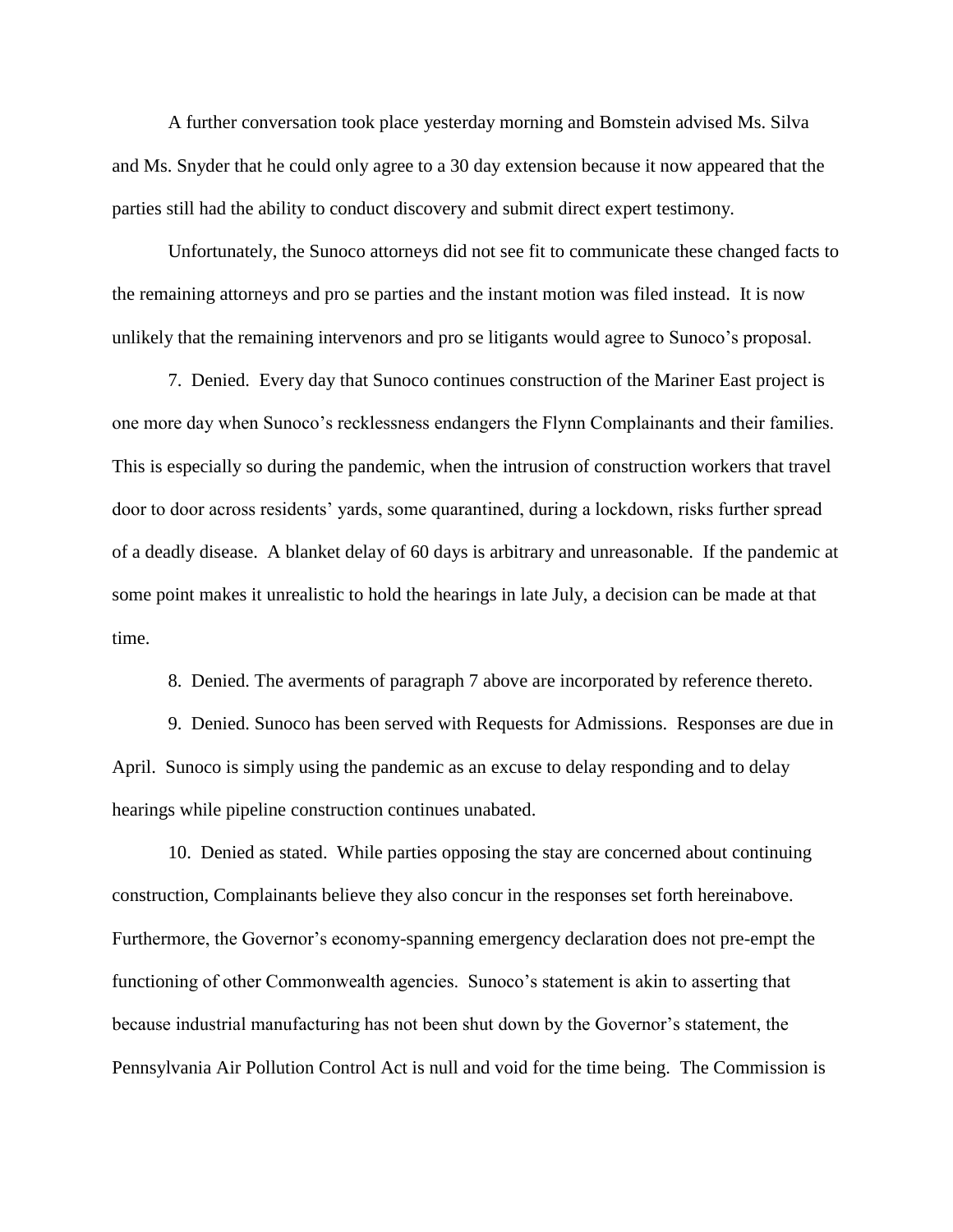still fully empowered to exercise its responsibilities, which have not been altered by the emergency declaration.

# **II. Request for Expedited Response and Ruling**

11. Admitted. A three-day response period is reasonable under the circumstances.

### **III. Conclusion**

Wherefore, Flynn Complainants request Your Honor not immediately stay the proceedings but instead set the matter down for a telephonic conference in order to address the pre-hearing schedule in light of the pandemic.

Respectfully submitted,

*/s/ Michael S. Bomstein* Michael S. Bomstein, Esq. Pinnola & Bomstein PA ID No. 21328 Email: [mbomstein@gmail.com](mailto:mbomstein@gmail.com) Suite 2126 Land Title Building 100 South Broad Street Philadelphia, PA 19110 Tel.: (215) 592-8383

Attorney for Complainants

Dated: March 19, 2020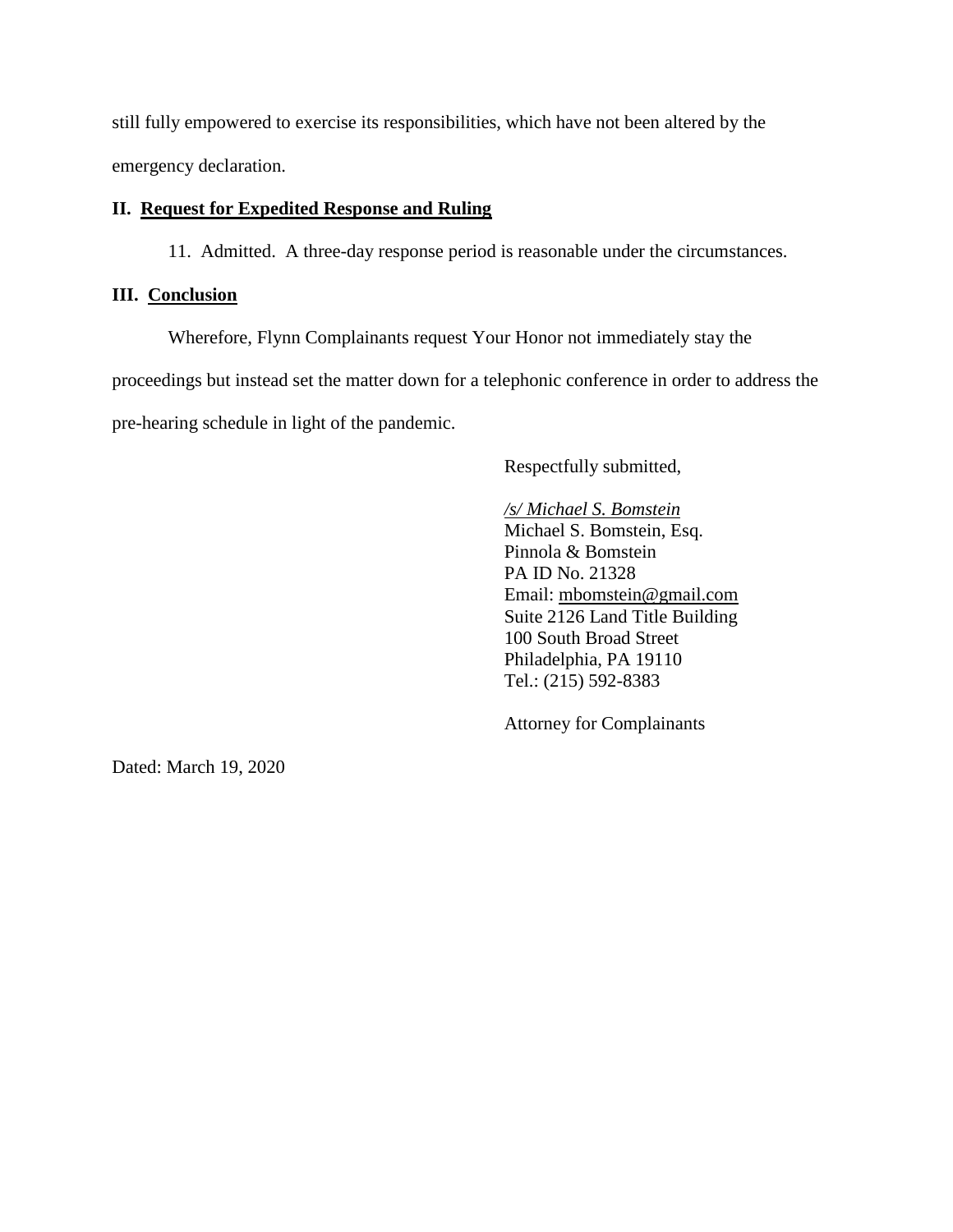# **BEFORE THE PENNSYLVANIA PUBLIC UTILITY COMMISSION**

| <b>MEGHAN FLYNN</b>        |                           |
|----------------------------|---------------------------|
| <b>ROSEMARY FULLER</b>     |                           |
| <b>MICHAEL WALSH</b>       |                           |
| <b>NANCY HARKINS</b>       |                           |
| <b>GERALD MCMULLEN</b>     | DOCKET NO. C-2018-3006116 |
| <b>CAROLINE HUGHES and</b> |                           |
| <b>MELISSA HAINES,</b>     | DOCKET NO. P-2018-3006117 |
| Complainants               |                           |
|                            |                           |
| V.                         |                           |
|                            |                           |
| SUNOCO PIPELINE L.P.,      |                           |
| Respondent                 |                           |

# **CERTIFICATE OF SERVICE**

I hereby certify that I have this day served a true copy of Flynn Complainants' foregoing Motion upon the persons listed below as per the requirements of § 1.54 (relating to service by a party).

*See attached service list.*

*/s/ Michael S. Bomstein* Michael S. Bomstein, Esq.

Dated: March 19, 2020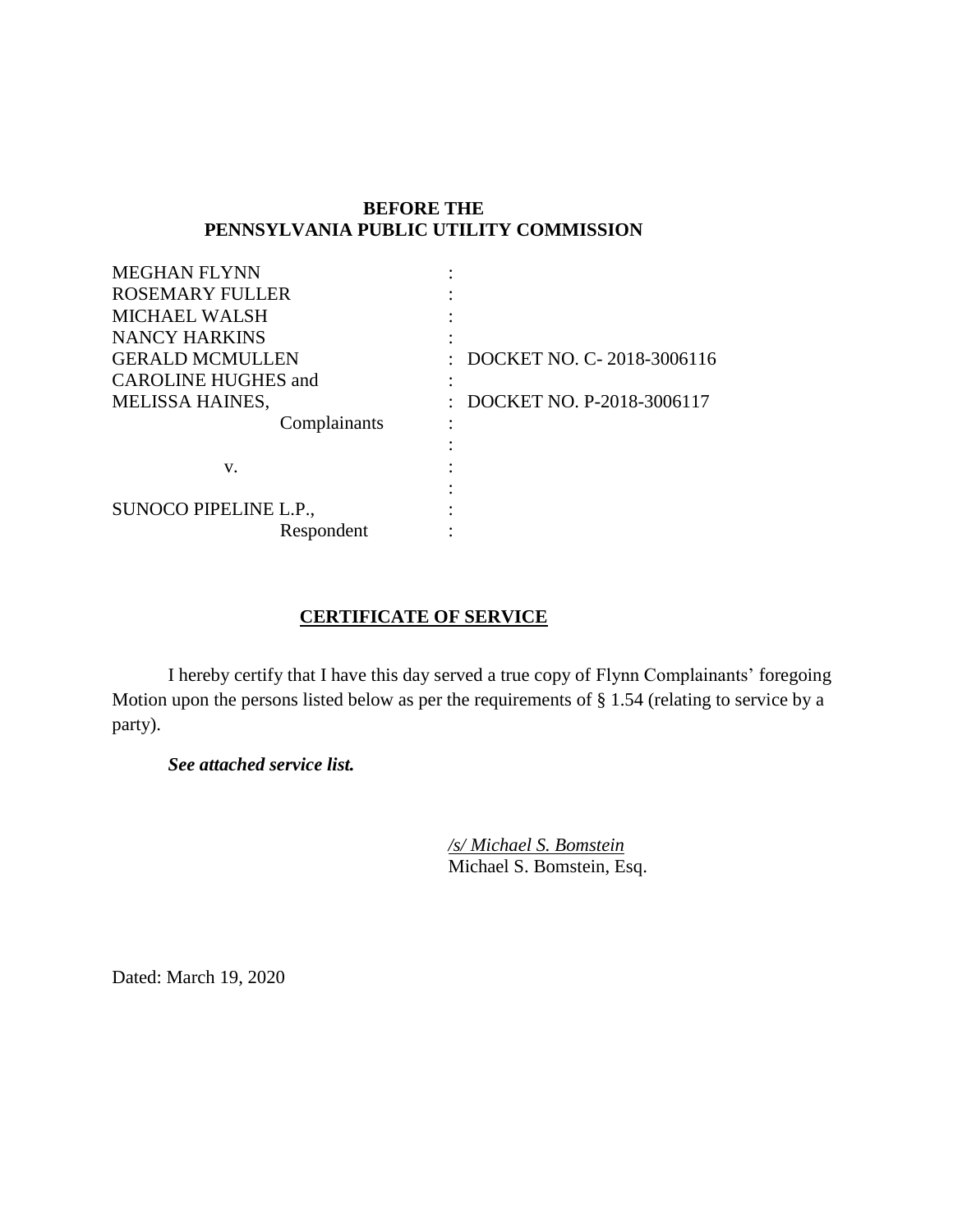**LEAH ROTENBERG ESQUIRE** MAYS CONNARD & ROTENBERG LLP 1235 PENN AVE **SUITE 202** WYOMISSING PA 19610 610.400.0481 Accepts E-Service Representing Intervenor Twins Valley School District

MARGARET A MORRIS ESQUIRE REGER RIZZO & DARNALL 2929 ARCH STREET 13TH FLOOR PHILADELPHIA PA 19104 215.495.6524 Accepts E-Service Representing Intervenor East Goshen Township

**VINCENT MATTHEW POMPO ESQUIRE** LAMB MCERLANE PC 24 EAST MARKET ST PO BOX 565 WEST CHESTER PA 19381 610.701.4411 **Accepts E-Service** Representing Intervenor West Whiteland Township

MARK L FREED ESQUIRE JOANNA WALDRON ESQUIRE **CURTIN & HEEFNER LLP** DOYLESTOWN COMMERCE CENTER 2005 S EASTON ROAD SUITE 100 DOYLESTOWN PA 18901 267.898.0570 Accepts E-Service

Representing Intervenor Uwchlan Township

**JAMES R FLANDREAU** PAUL FLANDREAU & BERGER LLP 320 WEST FRONT ST MEDIA PA 19063 610.565,4750 Accepts E-Service Representing Intervenor Middletown Township

PATRICIA BISWANGER ESQUIRE PATRICIA BISWANGER 217 NORTH MONROE STREET MEDIA PA 19063 610.608.0687 Accepts E-Service Representing Intervenor County of Delaware

ALEX JOHN BAUMLER ESQUIRE LAMB MCERLANE PC 24 EAST MARKET ST BOX 565 WEST CHESTER PA 19381 610.701.3277 **Accepts E-Service** Representing Intervenor Downingtown Area School District, et al.

**GUY DONATELLI ESQUIRE** LAMB MCERLANE PC 24 EAST MARKET ST BOX 565 WEST CHESTER PA 19381 610.430.8000 Representing Intervenor Rose Tree Media School District

**JAMES DALTON** UNRUH TURNER BURKE & FREES PO BOX 515 WEST CHESTER PA 19381 610.692.1371 Representing Intervenor West Chester Area School District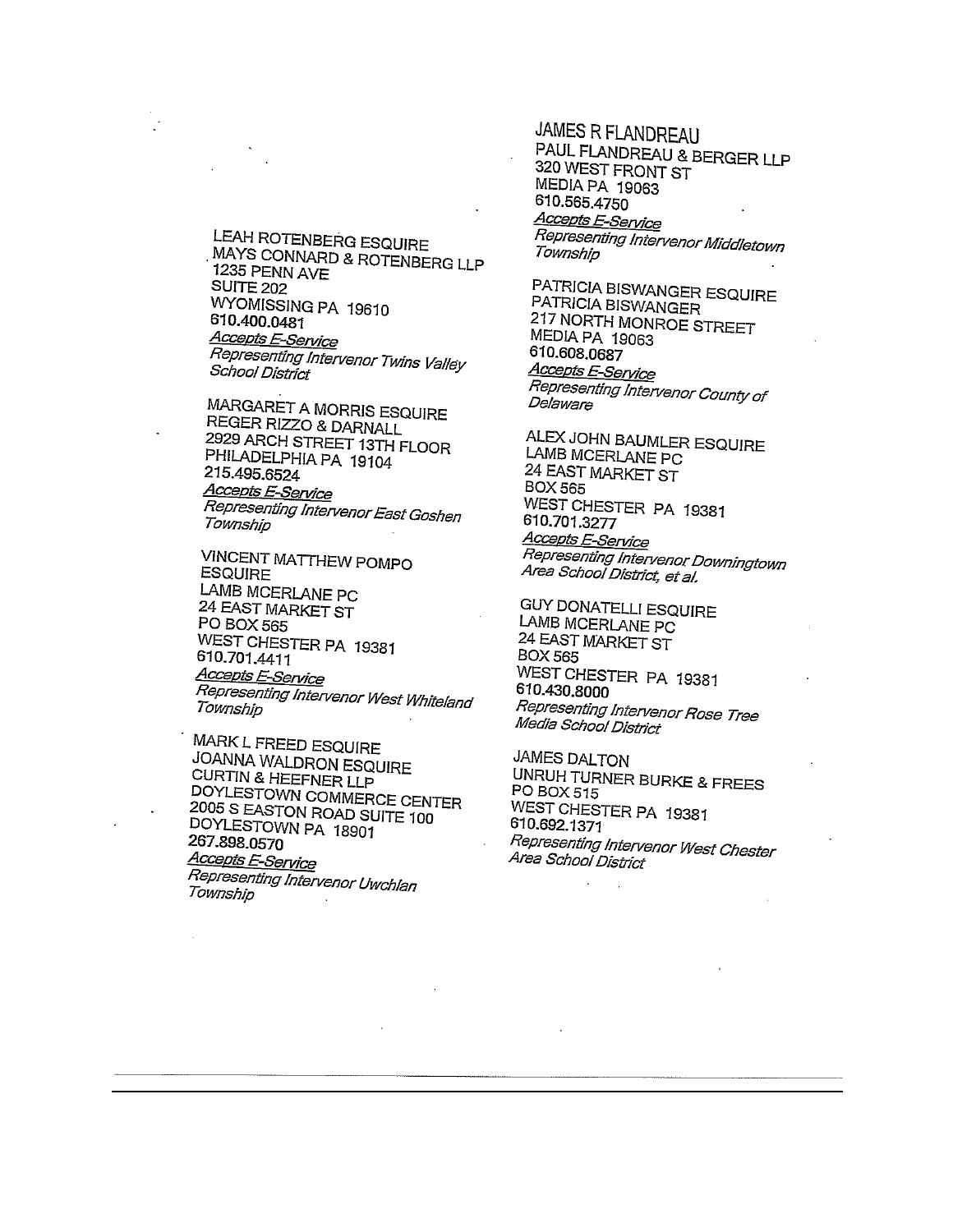**NEIL S WITKES ESQUIRE ROBERT D FOX ESQUIRE DIANA A SILVA ESQUIRE** MANKO, GOLD, KATCHER & FOX LLP 401 CITY AVENUE VALA CYNWYD PA 19004 **NWITKES@MANKOGOLD.COM** REPRESENTING SUNOCO PIPELINE  $LP$ 

THOMAS J SNISCAK, ESQUIRE HAWKE MCKEON AND SNISCAK LLP 100 N TENTH STREET HARRISBURG PA 17101 TJSNISCAK@HMSLEGAL.COM REPRESENTING SUNOCO PIPELINE  $LP$ 

**RICH RAIDERS ESQUIRE** 606 NORTH 5TH STREET READING PA 19601 484.509.2715 RICH@RAIDERSLAW.COM **REPRESENTING INTERVENOR ANDOVER HOMEOWNERS' ASSOCIATION INC.** 

ANTHONY D KANAGY ESQUIRE POST & SCHELL PC 17 N SECOND ST 12<sup>TH</sup> FL HARRISBURG PA 17101-1601 717.612.6034 AKANAGY@POSTSCHELL.COM **REPRESENTING INTERVENOR** RANGE RESOURCES APPALACHIA

**ERIN MCDOWELL ESQUIRE** 3000 TOWN CENTER BLVD CANONSBURG PA 15317 EMCDOWELL@RANGERESOURCES. COM

REPRESENTING INTERVENOR RANGE RESOURCES APPALACHIA

 $\mathbf 1$